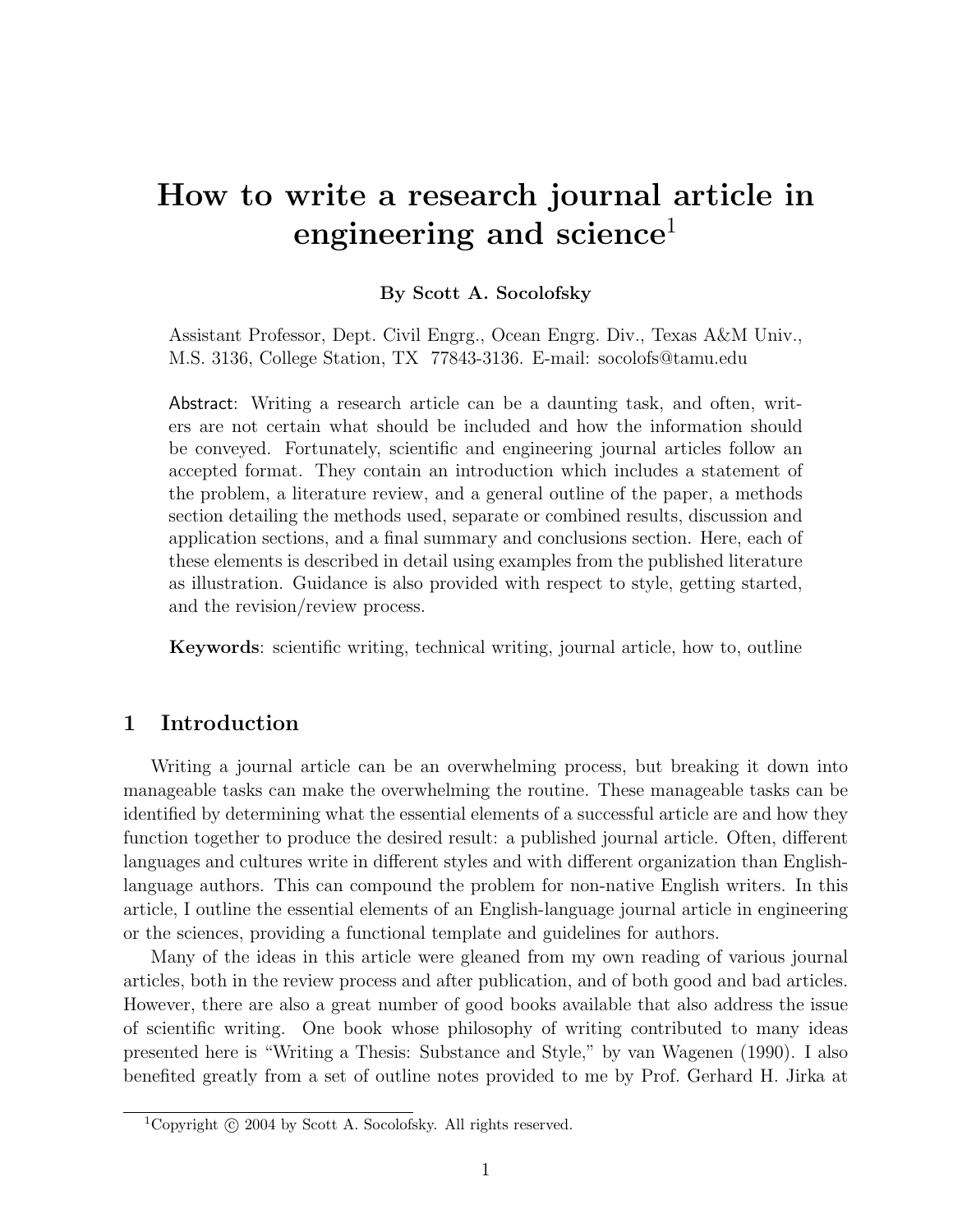the University of Karlsruhe. Many of his insights find their way throughout this text. Also to note is a series of editorial comments published in the Journal of Hydraulic Engineering pertaining to abstracts, introductions, conclusions, and reducing a paper's length (McNown 1996a, McNown 1996b).

Other helpful resources are the various style manuals and grammar tutorials. The LATEX system is a convenient way to get a professional-quality layout to your article (this paper was written using  $\Delta F$ <sub>E</sub>X). Likewise, a very helpful guide to writing is the (in)famous "Strunk and White," a short paperback book titled "The elements of style" (William Strunk & White 1979). Strunk and White do a great job of eliminating the excess so that the clearest writing results. Their motto is "Vigorous writing is concise," an axiom that should guide any writing that wishes to be clearly understood. They are also especially strong in the use of punctuation and in the proper use of words. These resources will help any writer, new or old, native English speaking or not.

The remainder of this article condenses these resources and others down to a brief "howto" for writing a journal article submission. The first section gives some constructive ideas for how to get started with the writing process (do not just start by writing on page one, paragraph one). The structure section provides a detailed outline for an article and gives the required content of each section. Some of the more difficult parts are illustrated with examples from published journal articles. The section on how to write gives a few pointers on good writing style. The last section covers the revision and review process and gives tips on how to use feedback to improve the article. The summary and conclusions section reiterates the key points and provides a skeletal outline for the journal submission. Together, these sections should reduce the writing task to manageable projects and result in a successfully published article, providing the scientific merit does not let you down.

## 2 Before starting to write

Before you start to write, you should spend some time thinking about the article content. At this stage, you should write down ideas in a free form, creating a general outline for the paper. Jirka suggests you consider such questions as:

- What is the message of the paper?
- What is the new result or contribution that you want to describe?
- What do you want to convince people of?

If you have not already done so, you should conduct a thorough literature search to identify those important contributions that are related to your work. As you are ready to submit your article, it is always helpful to do one more search; including articles that were published just as you submit your paper will show that you are aware of the current work going on in your field (Russel & Morrison 2003).

As you get ready to write, try to summarize these initial ideas into concrete bullets that will eventually become paragraphs. Start to organize these bullets into a logical structure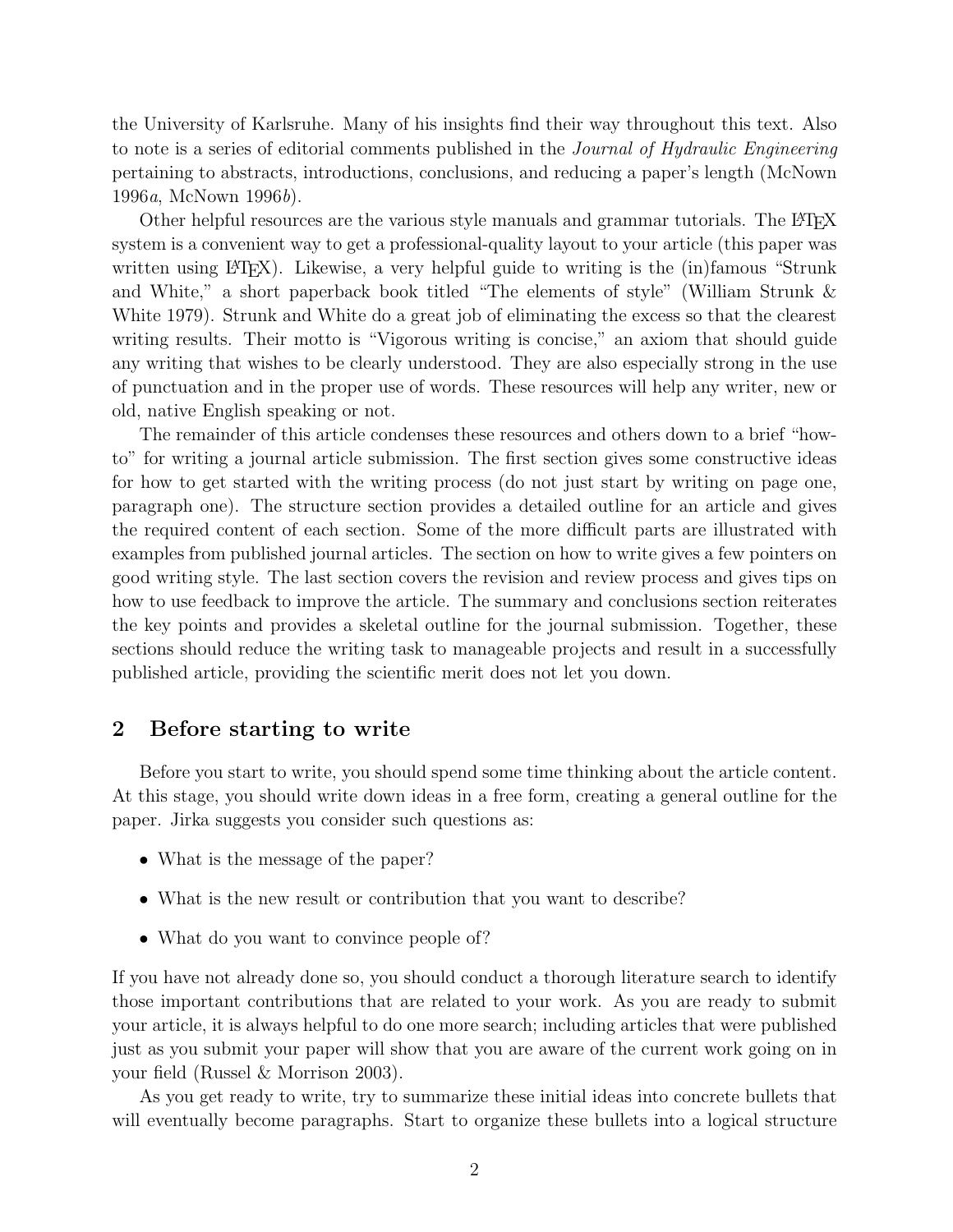and develop them in the form of key sentences. If the outline is convincing, then the article will be successful. Likewise, a weak outline cannot be saved by any good writing skills.

# 3 Structure and function of the article: What to write

In formulating the outline it is important to know that most engineering or science journal articles have a well-accepted general format. Each of the following sections are included, usually also in this order, though specific articles may disguise them under different section titles that relate closer to the actual contents of each section. These sections are

- 1. Abstract
- 2. Introduction
- 3. Methods
- 4. Results
- 5. Discussion
- 6. Summary and Conclusions
- 7. Acknowledgments
- 8. References

Each part serves a different purpose and has a narrowly defined content and purpose. Understanding how each section functions together with the whole will help the author minimize overlap and repetition.

#### 3.1 The Abstract

The abstract is a single paragraph that precedes the article and summarizes the content. The abstract reduces the whole paper to a single paragraph. Many times, the abstract will be published by itself in an index to the article and often only the words in the abstract can be searched using library databases; hence, the abstract is a critical element of the research paper. It contains a general introduction to the topic, outlines the major results, and summarizes the conclusions. It is shorter than the summary and conclusions section of the main paper and is less of an outline than the closing paragraph of the introduction. Often, the abstract does not require citations; some journals discourage use of mathematical symbols. The guideline for a good abstract is:

The abstract should inform the reader in a succinct manner as to what the article is about and what the major contributions are that are discussed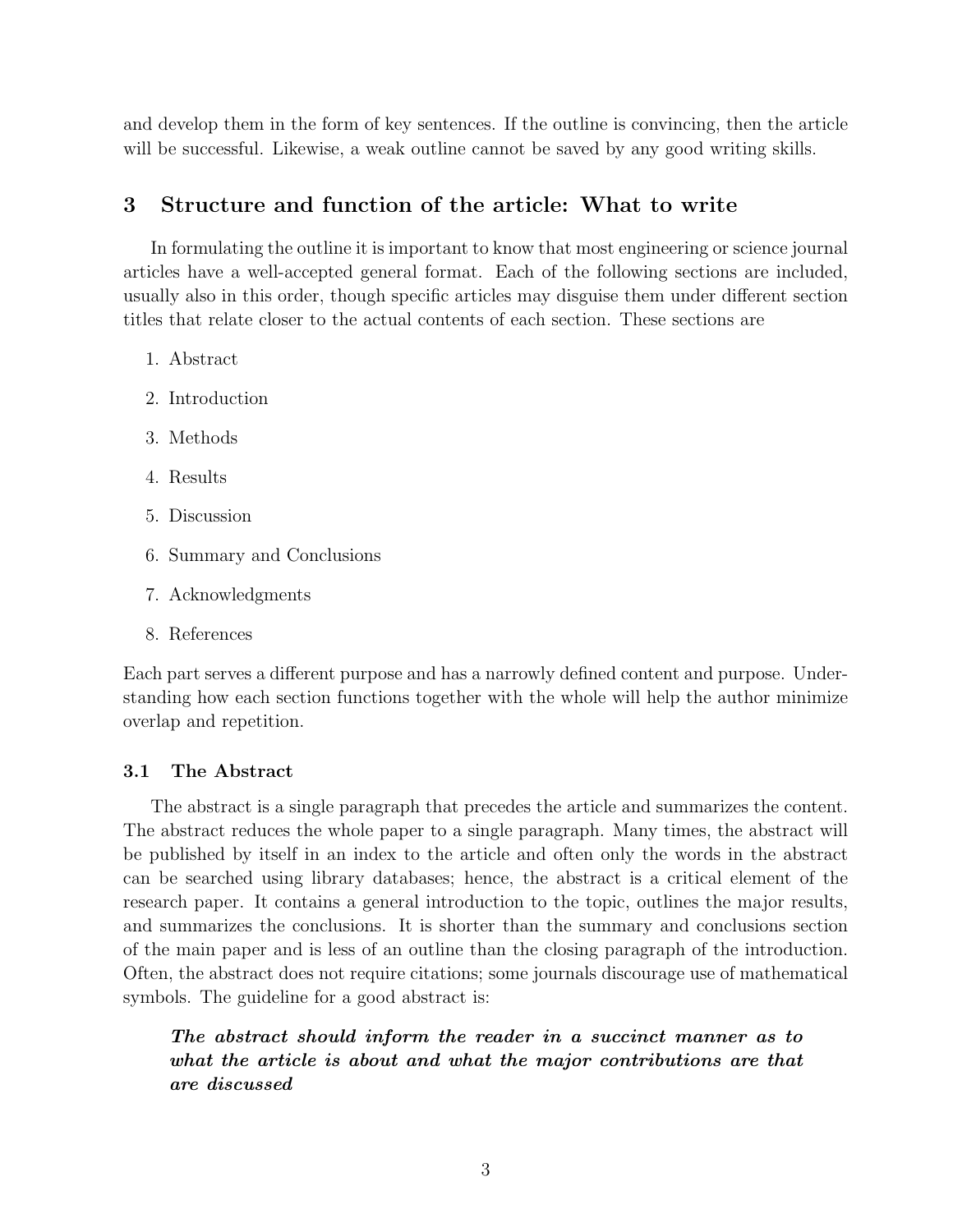The abstract is more general than the conclusions section and can have a *staccato* literary style.

The following are two examples of well-written abstracts:

- "Fishes swim by flapping their tail and other fins. Other sea creatures, such as squid and salps, eject fluid intermittently as a jet. We discuss the fluid mechanics behind these propulsion mechanisms and show that these animals produce optimal vortex rings, which give the maximum thrust for a given energy input. We show that fishes optimize both their steady swimming efficiency and their ability to accelerate and turn by producing an individual optimal ring with each flap of the tail or fin. Salps produce vortex rings directly by ejecting a volume of fluid through a rear orifice, and these are also optimal. An important implication of this paper is that the repetition of vortex production is not necessary for an individual vortex to have the 'optimal characteristics." (Linden & Turner 2004).
- "Aquatic plants convert mean kinetic energy into turbulent kinetic energy at the scale of the plant stems and branches. This energy transfer, linked to wake generation, affects vegetative drag and turbulence intensity. Drawing on this physical link, a model is developed to describe the drag, turbulence and diffusion for flow through emergent vegetation which for the first time captures the relevant underlying physics, and covers the natural range of vegetation density and stem Reynolds numbers. The model is supported by laboratory and field observations. In addition, this work extends the cylinder-based model for vegetative resistance by including the dependence of the drag coefficient,  $C_D$ , on the stem population density, and introduces the importance of mechanical diffusion in vegetated flows." (Nepf 1999).

Both abstracts tell the reader what to expect, summarize what the important contribution is, and entice the reader to look further. Neither abstract gives detailed quantitative results. This level of detail lets the reader know what to expect without overwhelming him with details, derivations, or sophisticated results—the reader is equipped to safely set the article aside or delve deeper to uncover the details.

#### 3.2 The Introduction

The introduction is perhaps the most important sections in a research article. Nearly every reader will at least skim through the introduction. The introduction is also written with the strictest requirements in terms of organization.

#### 3.2.1 Paragraph 1

The first paragraph should follow the inverted triangle principle: start with a broad statement and become more detailed until finally identifying the specific problem that the paper addresses. The purpose of the first paragraph is to interest the reader in the paper, to clearly identify for the reader what the paper will address, and to quickly bring the reader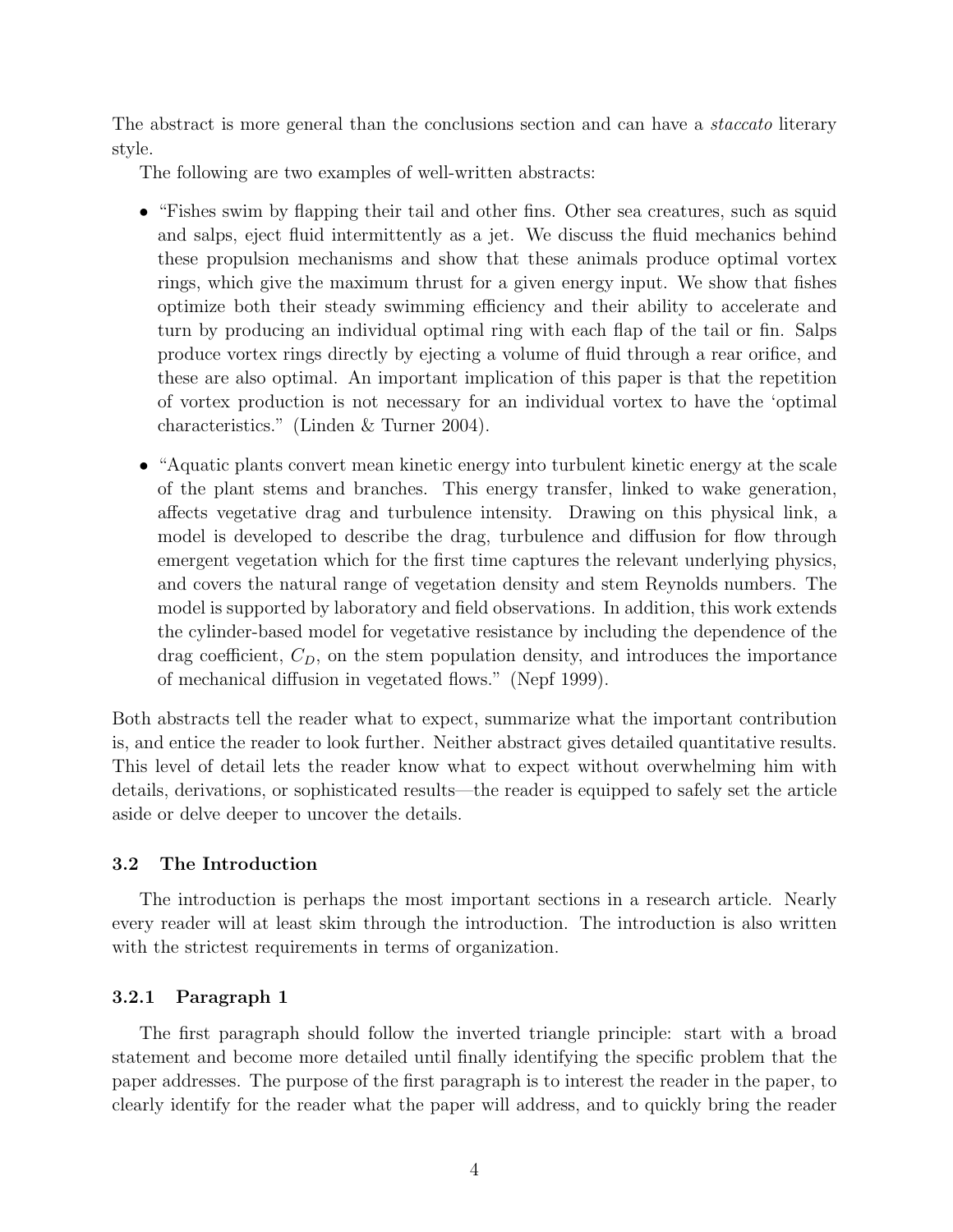to the edge of knowledge in the field the paper addresses (Russel & Morrison 2003). The paragraph should end with the general problem addressed by the paper.

To have the greatest impact, the first sentence should be broad in scope and should attract the reader's attention. Here are five opening sentences from the current issue of the Journal of Fluid Mechanics:

- "Turbulence is not a universal state of nature, but there are similar forms of eddy motion, and mixing processes with similar statistical properties for a variety of turbulent flows within a particular 'type." (Hanazaki & Hunt 2004).
- "There is a long-standing interest in flow over isolated topography, such as seamounts, with regard to both theoretical and practical issues." (Nycander & Lacasce 2004).
- "Breaking waves at the sea surface promote vigorous mixing of momentum, energy, and scalars, and thus are a key process in upper-ocean dynamics and air-sea interaction." (Sullivan et al. 2004).
- "We investigate a family of exact solutions of the Navier-Stokes equations that describe the steady flow of a rivulet down an incline." (Perazzo & Gratton 2004).
- "Granular flow exhibits a variety of dynamical phenomena, which have been attracting research interest for many years (for reviews, see e.g. Savage 1984 and Jaeger, Nagel & Behringer 1996)." (Mitarai & Nakanishi 2004).

Clearly, there is a wide variety of levels of detail, but each statement, except for the fourth example, follows the rule of thumb outlined above

# Start with an attention-getting broad statement that establishes a general topic for the article

Here are four more examples from papers by some of the best authors:

- "Observations of swimming fishes and other organisms such as salps reveal a series of vortex rings forming behind the animals, which play an important part in their mechanisms of propulsion." (Linden & Turner 2004).
- "Freshwater and saltwater wetlands provide important transition zones between terrestrial and aquatic systems, mediating exchanges of sediment [Phillips, 1989], nutrients [Nixon, 1980; Barko et al., 1991], metals [Orson et al., 1992; Lee et al., 1991], and other contaminants [Dixon and Florian, 1993]." (Nepf 1999).
- "Shallow flows are ubiquitous in nature" (Jirka 2001).
- "The entrainment hypothesis was first introduced by Sir Goeffrey Taylor in a wartime report on the dynamics of hot gases rising in air." (Turner 1986).
- "The convection currents which rise from heated bodies have been discussed previously, but in most cases attention has been directed towards finding the distribution of fluid velocity and temperature near such bodies." (Morton et al. 1956).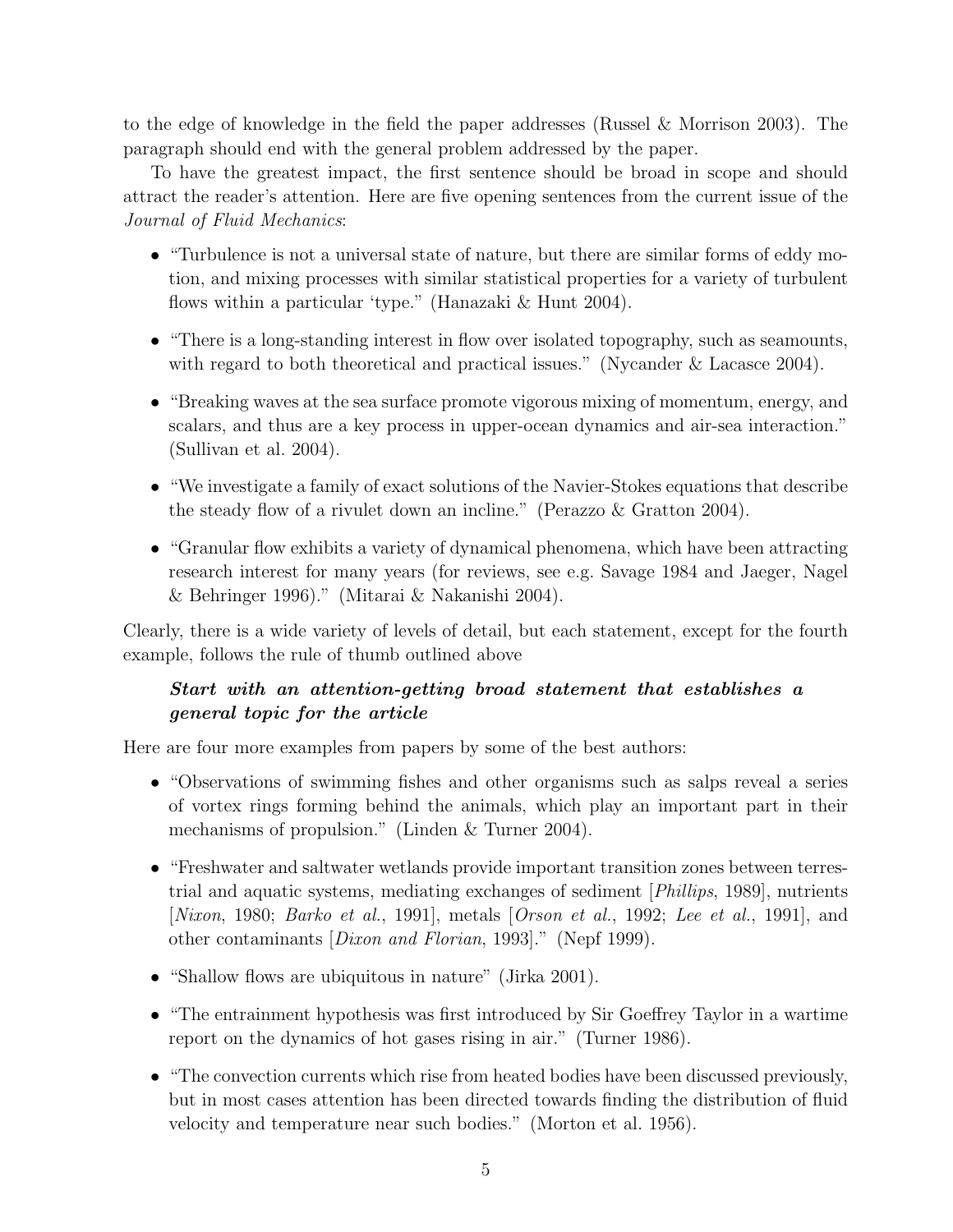These also exhibit a wide variety, but each follows our general principle.

The next sentences of the introduction narrow the topic. These sentences often contain citations to other work and build up to a specific lack of knowledge that culminates in the problem statement. This section can vary in length from one to many sentences, but the general goal is to educate the reader about an important gap in knowledge that the paper will address (Russel & Morrison 2003). Here are three good examples of a complete introductory paragraph: the first is short, the second contains no citations, and the third is longer. The problem statement in each paragraph has also been italicized.

- "There is a long-standing interest in flow over isolated topography, such as seamounts, with regard to both theoretical and practical issues. Trapped flows are often observed over seamounts, and these flows evidently affect the distribution and concentration of subsurface fauna, filter feeders and the like (e.g. Genin, Noble & Lonsdale 1989 and references therein). These flows are often so intense that they alter the ambient vorticity and, as such, can modify the allowable frequencies of internal waves. This in turn may affect wave breaking (Kunze & Toole 1997 and references therein)." (Nycander & Lacasce 2004), emphasis added.
- "Observations of swimming fishes and other organisms such as salps reveal a series of vortex rings forming behind the animals, which play an important part in their mechanisms of propulsion. Fishes produce these vortices by an undulatory motion of the body and tail, controlling the periodic shedding of vorticity into the wake, and salps form them more directly, by ejecting fluid backwards through an orifice. In both cases the vortices roll up into three-dimensional (3D) ring-like structures. For fishes, the important question is what frequency and amplitude of the undulatory motion provide the most efficient propulsion? A similar question faces the oarsman of a gondola. For efficient motion, should the oar be moved slowly at large amplitude or quickly with a smaller amplitude? Here, we discuss this question, not in terms of a periodic motion, but by considering each flap of the tail or fin as a single event. This may be repeated periodically during steady swimming, but may be aperiodic during a turn or other manoeuvre. For other organisms using a jet for propulsion, the question is how long a jet provides the optimal efficiency." (Linden & Turner 2004), emphasis added.
- "Granular flow exhibits a variety of dynamical phenomena, which have been attracting research interest for many years (for reviews, see e.g. Savage 1984 and Jaeger, Nagel & Behringer 1996). Its complex behavior can be seen even in a simple situation like the gravitational flow on a slope. When the inclination angle is large and the slope is rough, a rapid and relatively low-density flow is realized, and the interaction between grains is dominated by inelastic collisions. On the other hand, when the inclination angle is small, the flow becomes dense and slow, and the frictional interaction plays an important role (Savage 1984; Mitarai & Nakanishi 2003). The comprehensive rheology of the granular flow has not been fully understood yet, except for the rapid collisional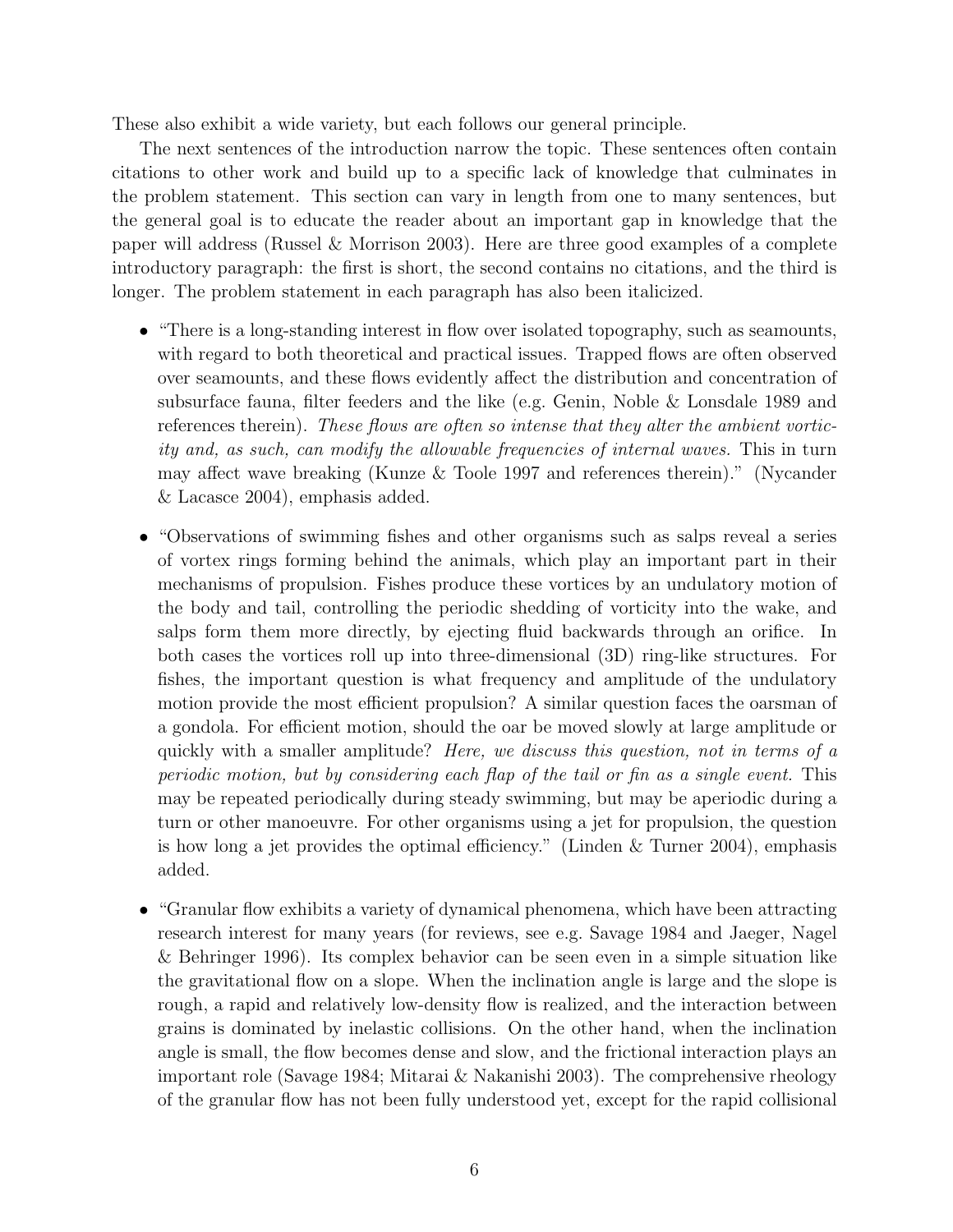flow regime, where hydrodynamic models have been developed with constitutive relations based on the kinetic theory of inelastic hard spheres (Jenkins & Savage 1983; Campbell 1990; Lun et al. 1984; Goldhirsh 2003); it has been demonstrated that some quantitative agreement can be achieved for the steady flow by introducing the spinning motion of each grain (Mitarai, Hayakawa & Nakanishi 2002). The steady granular flow, however, turns out to be unstable in various ways, and shows rich phenomena." (Mitarai & Nakanishi 2004), emphasis added.

In each case there is reference to broader knowledge beyond the scope of the actual article. This knowledge is narrowed to a specific problem, or gap, in the understanding of the subject. As a result, each example illustrates our next rule-of-thumb (adapted from Russel & Morrison (2003)):

## Narrow the topic in successive sentences that outline the state of the art and introduce a gap in knowledge

Each paragraph also contains a statement of the main problem addressed by the article. The second example has a specific problem statement, though it is expanded in the final sentence. The other two paragraphs have somewhat more open-ended problem statements. This statement is not always the final sentence; however, any statements that follow the problem statement serve to make it more specific or further justify its importance. Our final rule for the introductory paragraph follows:

# End the introductory paragraph with a general statement of the problem and optional supporting/specifying statements

By following this procedure, the introductory paragraph will serve its purpose of attracting the reader, identifying the context of the problem, and specifying the general direction of the article. After reading this paragraph, the reader should be able to safely set aside the article if he concludes that the topic is not applicable to his area of research. Hence, the statement of the problem should be specific enough for the reader to anticipate the kinds of results that will be reported. Writing in this way, your article will be read by more people and not overlooked by your colleagues in the field.

## 3.2.2 Middle paragraphs

Following the introductory paragraph is a series of paragraphs that traditionally function as a literature review (McNown 1996b). The extent of this section varies somewhat by journal and by topic, but generally follows a specific format. The beginning of the literature review should cite the most important historical contributions that build the foundation to the topic the paper will extend (Russel & Morrison 2003). The goal is not to cite everything, as in a review article, but to cite the seminal contributions that directly lead to the problem the article addresses. The remaining paragraphs should focus on the state-of-the-art knowledge base and the significant differences between what has already been published and the new contribution that your article is presenting. Together, these paragraphs give another guiding principle: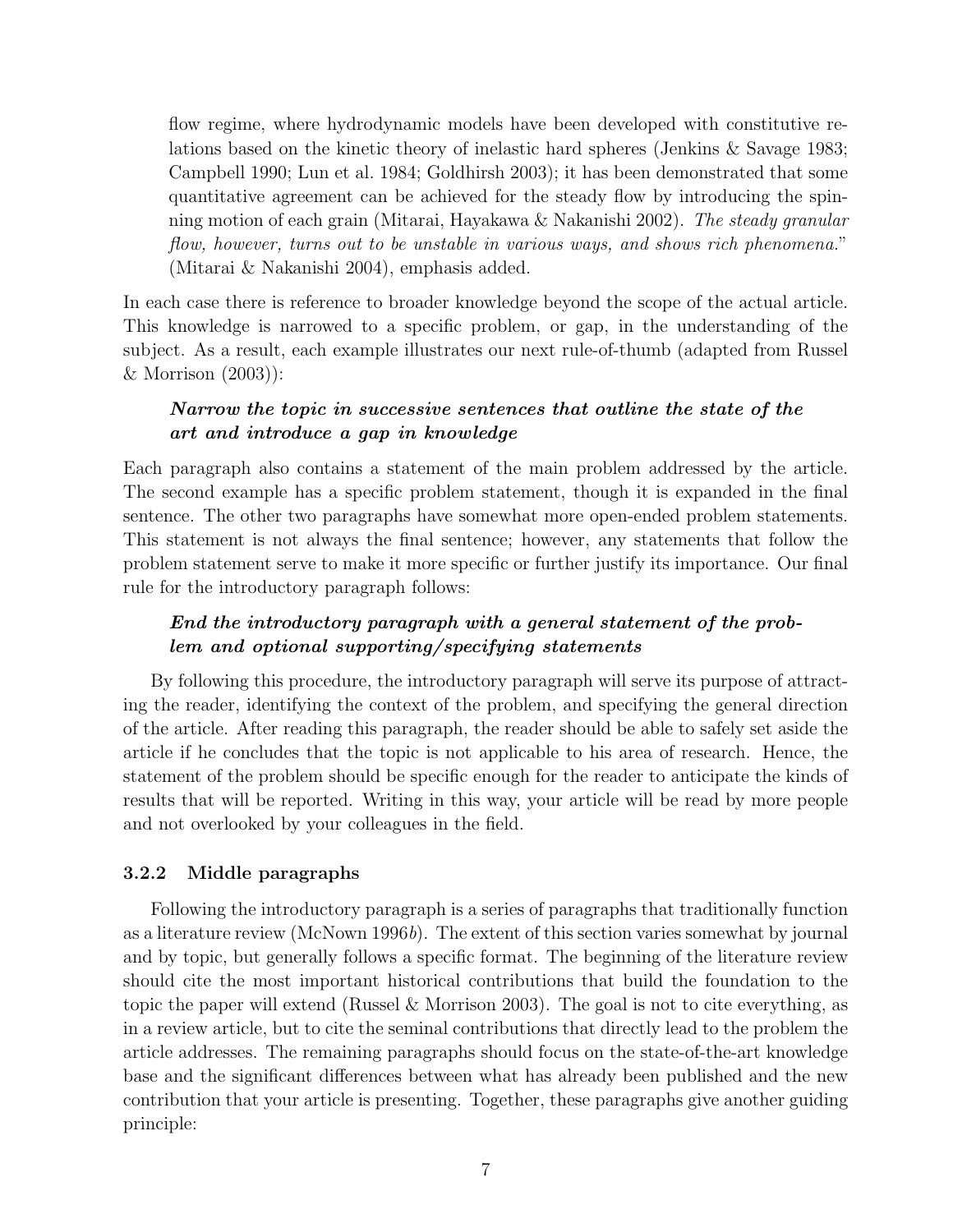# The literature review identifies the seminal historical contributions, outlines the state of knowledge, and justifies the novelty of the article's contribution

The literature review should be based on refereed journal articles to the extent possible. Conference proceedings can be referenced where they never resulted in journal publications; web sites can be referenced where they present unique, multi-media oriented content. Keep in mind that non-refereed material does not bolster an argument. Hence, the literature review gives credit to our predecessors and justifies the need and novelty of the article's contribution.

# 3.2.3 Final paragraph

The introduction ends with the "road-map" paragraph. This paragraph outlines the remaining sections of the paper. It can either give a general outline of the contribution, or a specific, section-by-section breakdown of the remaining article. Here are two examples illustrating these two possibilities:

- "In addition to the theory, we present results from numerical simulations. These are done in order to examine whether the predicted stable flows can arise naturally as a result of the time-dependent evolution. As the initial condition, we use various nonstationary vortices near or on top of a seamount. We also revisit two-dimensional turbulence over a bump. The simulations are broadly supportive of the theoretical predictions, although time-dependence can produce exotic and interesting final states." (Nycander & Lacasce 2004).
- "Section 2 introduces models for drag, turbulence, and diffusivity for flow through emergent vegetation. Laboratory and field experiments described in section 3 provide observations which support these models. The comparison of model prediction and experimental observation is given in section 4. Finally, the models are used to compare the mean flow, turbulence intensity, and diffusivity in vegetated and unvegetated regions (section 5)." (Nepf 1999).

This paragraph serves two important functions. First, it puts the complete contribution of the article in the context of the previous contributions, thereby, emphasizing novelty and the extent of the new contribution. Second, it guides the expert reader, who may want to skip sections of your article, to the sections that interest him. Thus, we have our final principle for the Introduction:

# End the introduction by outlining for the reader the specific contribution of the article and tell the reader the overall organization

This paragraph will also help you organize your logic: if this paragraph is unclear, the rest of the paper will be built on a weak foundation.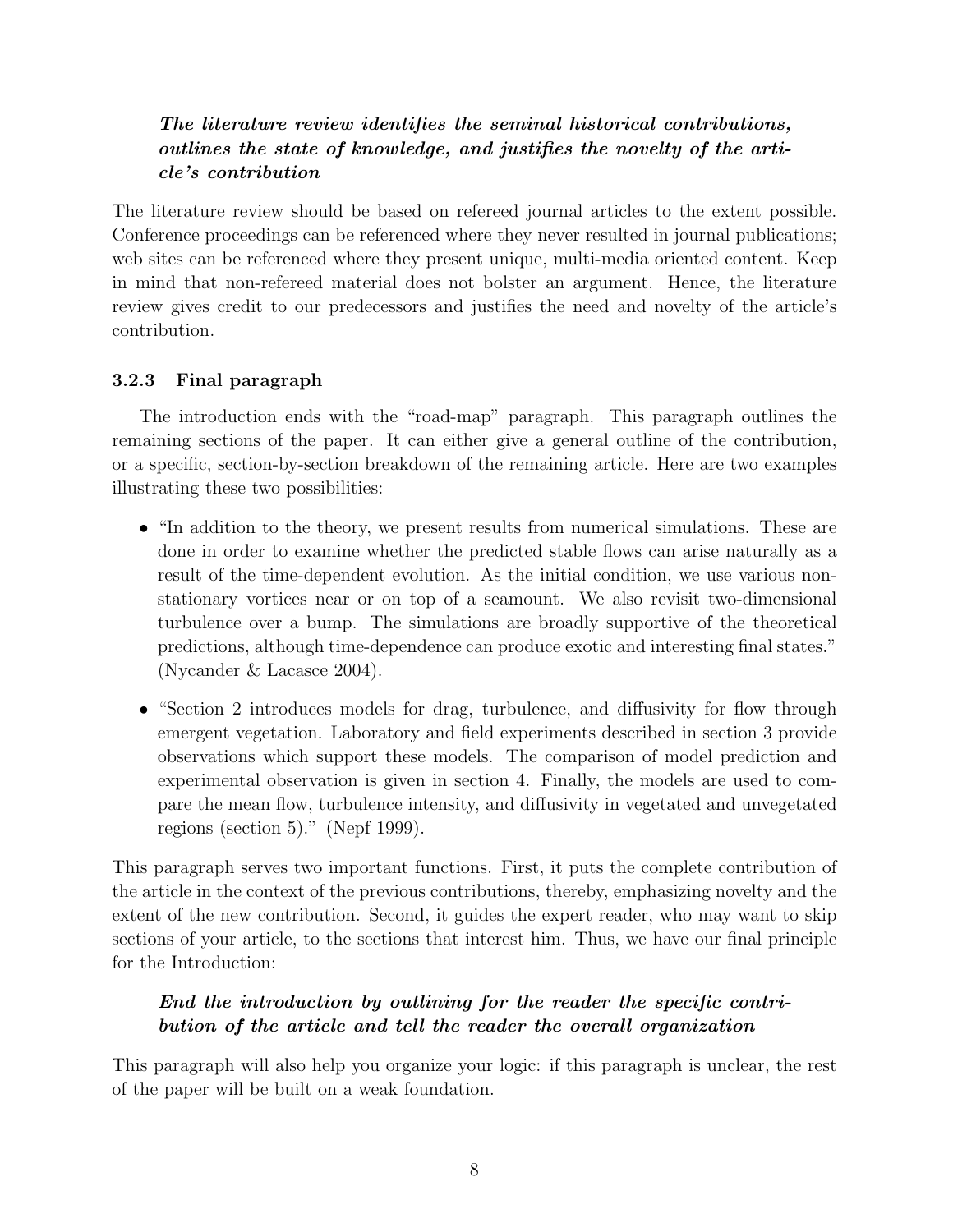#### 3.3 The Methods

The methods sections often come disguised with other article-specific section titles, but serve a unified purpose: to detail the methods used in an objective manner without introduction of interpretation or opinion (van Wagenen 1990). The methods sections should tell the reader clearly how the results were obtained. They should be specific. They should also make adequate reference to accepted methods and identify differences. The governing principle is as follows:

## Describe all of the techniques used to obtain the results in a separate, objective Methods section

In the case of a paper that develops both an analytical model and laboratory results, it is common to write separate methods sections for each. At the conclusion of the methods sections, the reader should be able to form an educated opinion about the quality of the results to be presented in the remaining sections (van Wagenen 1990).

Here are five examples of the titles of the methods sections in some of the papers referenced above:

- "2. Model Development; 2.1 Draft Model for Emergent Vegetation, 2.2 Turbulence Intensity within Emergent Vegetation, 2.3 Diffusion within Emergent Vegetation. 3. Methods; 3.1 Laboratory Experiments, 3.2 Field Experiments." (Nepf 1999).
- "Gravitational Convection; The main assumptions." (Morton et al. 1956).
- "2. Classification of 2-D coherent structures in shallow flows. 3. Methods of investigation." (Jirka 2001).
- "2. Theory of Vortex Ring Formation" (Linden & Turner 2004).
- "2. Theory; 2.1. Conservation laws and variational principle, 2.2. Flat topography or circular seamount, 2.3. Irregular seamount, 2.4. Comparison with the theory of Carnevale & Frederiksen." (Nycander & Lacasce 2004).

One thing to notice is that subsections should only be used when there will be more than one subsection; a subsection implies that the material should be classified into more than one group.

#### 3.4 The Results

The results section and the following discussion section allow the most flexibility in terms of organization and content. In general, the pure, unbiased results should be presented first without interpretation (van Wagenen 1990). These results should present the raw data or the results after applying the techniques outlined in the methods section. The results are simply results; they do not draw conclusions. Often the results are combined with the discussion section, which does make interpretations and suggest implications. When these are presented in one section, there should be a clear distinction between a result and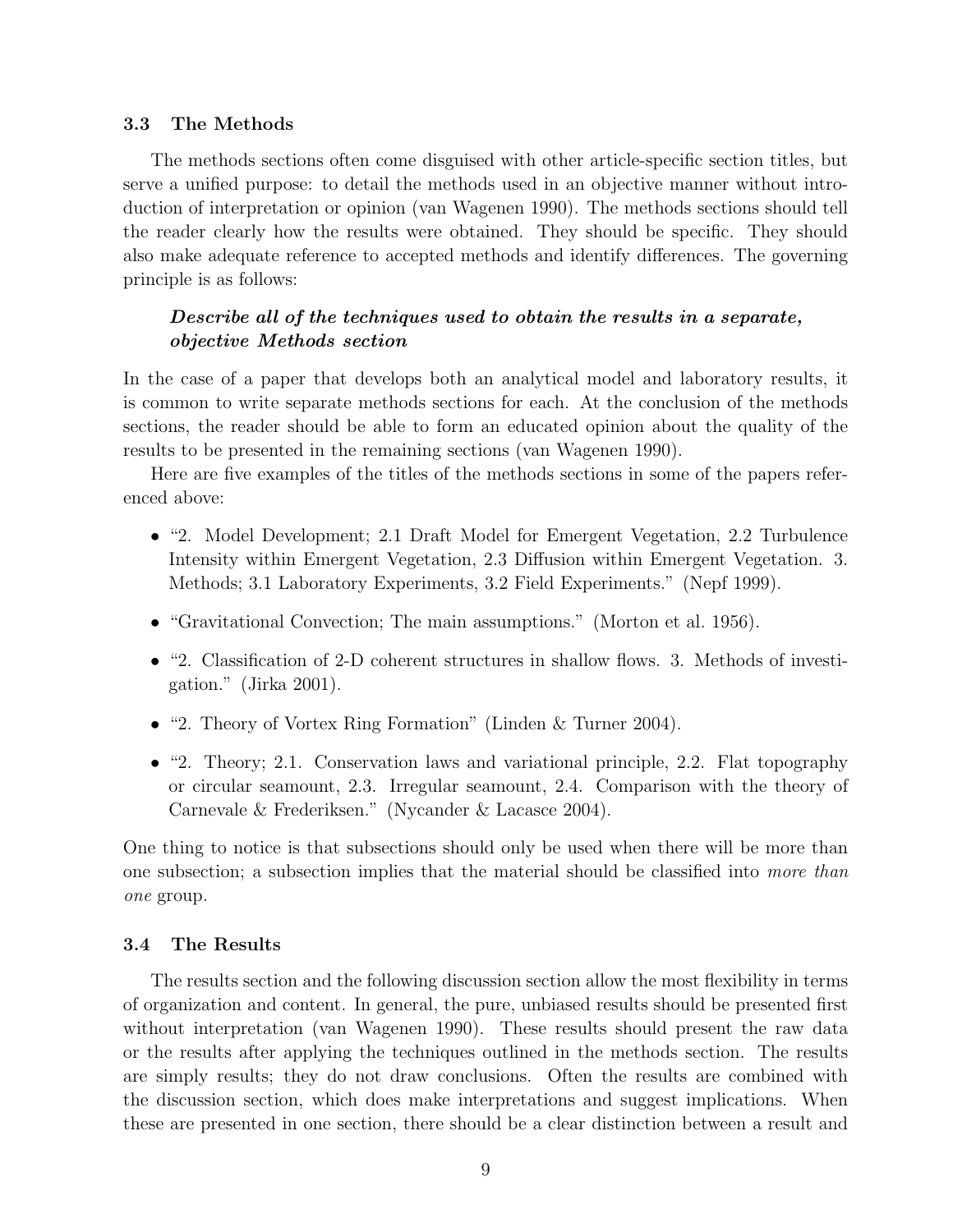discussion. This could be done by paragraphing, by section headings, or by careful writing within a single paragraph. The main purpose of the results section, however, is to provide the data from your study so that other researchers can draw their own conclusions and understand fully the basis for your conclusions.

A common format for the results section is to present a series of figures and to describe the figures in detail through the text. A good results section presents clear figures with efficient text. The figures should support the assertions in the paper or illustrate the new insights. Where applicable, results should be illustrated in terms of non-dimensional variables. These characteristics lead to our principle for results sections:

# Results should be clear, convincing, and general and should be free from interpretations or opinions

Whether together with the discussion or in their own section, results need to be communicated objectively.

#### 3.5 The Discussion

The discussion section is where the article interprets the results to reach its major conclusions. This is also where the author's opinion enters the picture (van Wagenen 1990)—the discussion is where the argument is made. Often writers will combine the discussion and results sections so that they can avoid repetition and so that they can give their conclusions parallel with the results. This is acceptable if there maintains a clear distinction between facts and opinion. Most scientific papers, however, require the results and discussion to be in separate sections.

A common feature of the discussion section is comparison between measured and modeled data or comparison among various modeling methods. Jirka suggests considering the following questions:

- How do the results compare with earlier work?
- What is new and significant?

Another common element in a discussion section applies the results obtained to solve a specific engineering or scientific problem. Some journals, notably the *Journal of Hydraulic* Engineering, even require a separate applications section for this purpose. The main feature of the discussion section can be summarized as follows:

## Discussion sections interpret the results to reach the main conclusions of the article

The discussion section is the main impact section where the researcher has the most freedom to tout the implications of his research. A word of warning, though: never make an assertion of which you are not 100% sure—do not open the door for a negative review or the eventual rejection of your article. As a rule, it is better to be conservative. Most of the experts reading your article will draw their own conclusions anyhow. This section allows you to highlight the conclusions you think are important.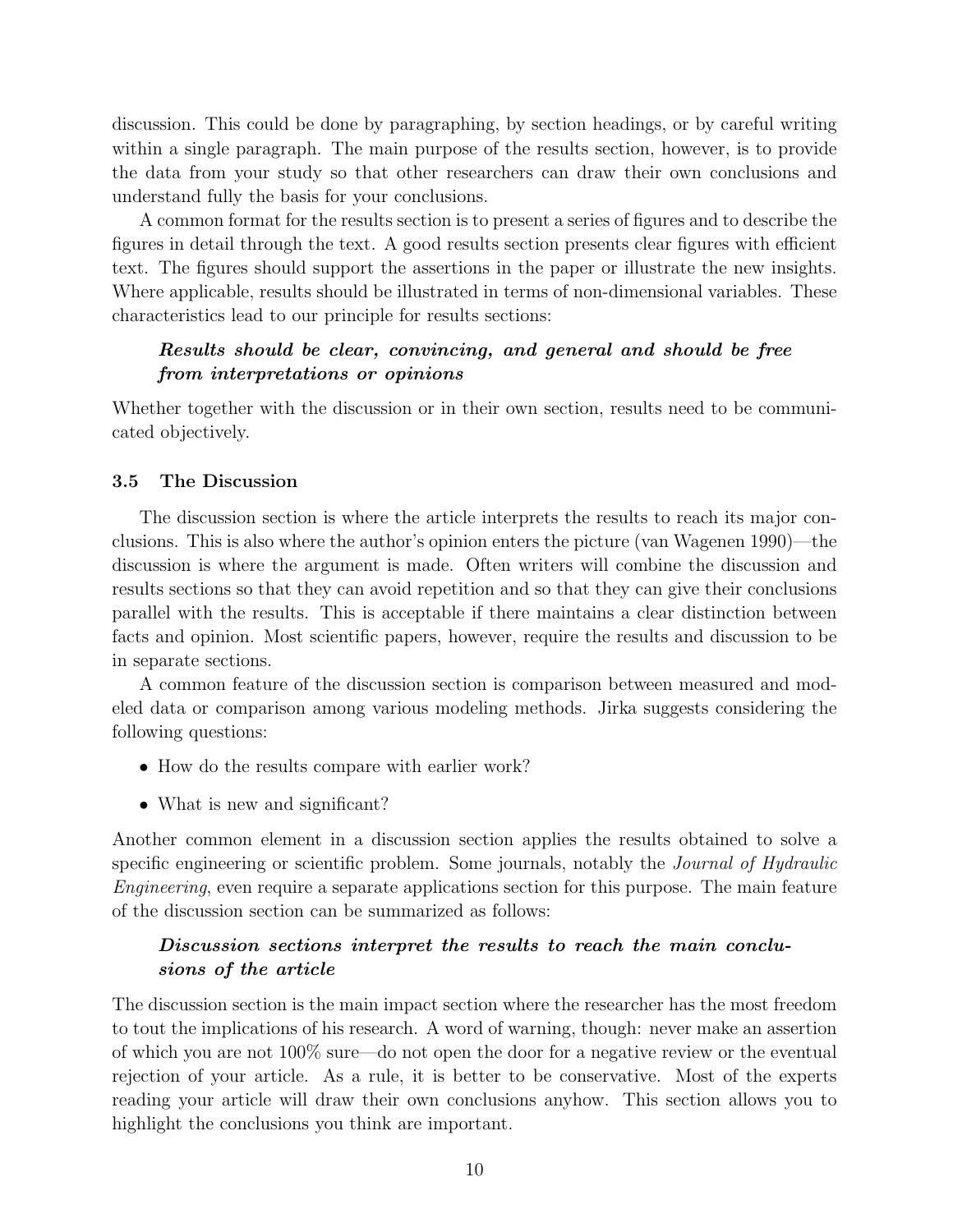#### 3.6 The Summary and Conclusions

The final section of the paper does not introduce any new information or insights: it merely summarizes and concludes. This section is longer than the abstract and generally includes more specific conclusions. It is often more quantitative than the abstract, however, listing equations or citations should not be necessary (McNown 1996a). The summary and conclusions section also has a more fluid literary style than the abstract.

A good format for this section is to write it in two paragraphs. The first paragraph summarizes various sections of the article. The second paragraph draws the important conclusions. The summary paragraph is different than that at the end of the introduction section. Here, the summary paragraph draws on the fact that the reader knows all of the new results presented in the article. It then summarizes what the important results where. The conclusion paragraph identifies the significant conclusions. McNown (1996a) suggests two possible formats for this second paragraph:

- 1. Organize based on logical flow for points that are interconnected
- 2. Organize based on merit, where the most important items appear first

It is important to remember that this paragraph should not present new information. It may combine parts of the article to underscore an important conclusion, but it cannot present information that could not be gleaned from the other sections. A third, optional, paragraph may identify future research directions that flow naturally from the article.

The guiding principle for the summary and conclusions section may be formulated as follows:

# The summary and conclusions section tells the reader what has already been read and draws the important conclusions—keep it short and make it as specific as possible

If the reader wants to know specifically what aspects of a problem your paper will address, he will often read the introduction and then the summary and conclusions section. Hence, it is important that all of the significant findings are summarized and united in the significant conclusions. Follow these guidelines and your papers will have maximum impact and receive the most positive reviews that your work warrants.

#### 3.7 The Acknowledgments

The acknowledgments are given at the end of the research paper and should at a minimum name the sources of funding that contributed to the article. You may also recognize other people who contributed to the article or data contained in the article, but at a level of effort that does not justify their inclusion as authors.

There is a growing trend to also acknowledge the contributions of the reviewers. This is a controversial issue. Since acknowledgment sections cannot be referenced or listed on a curriculum vitae, this seems only a means of getting the reviewers to agree with a revision and accept the paper. I would suggest that if the reviewer's comments are great enough that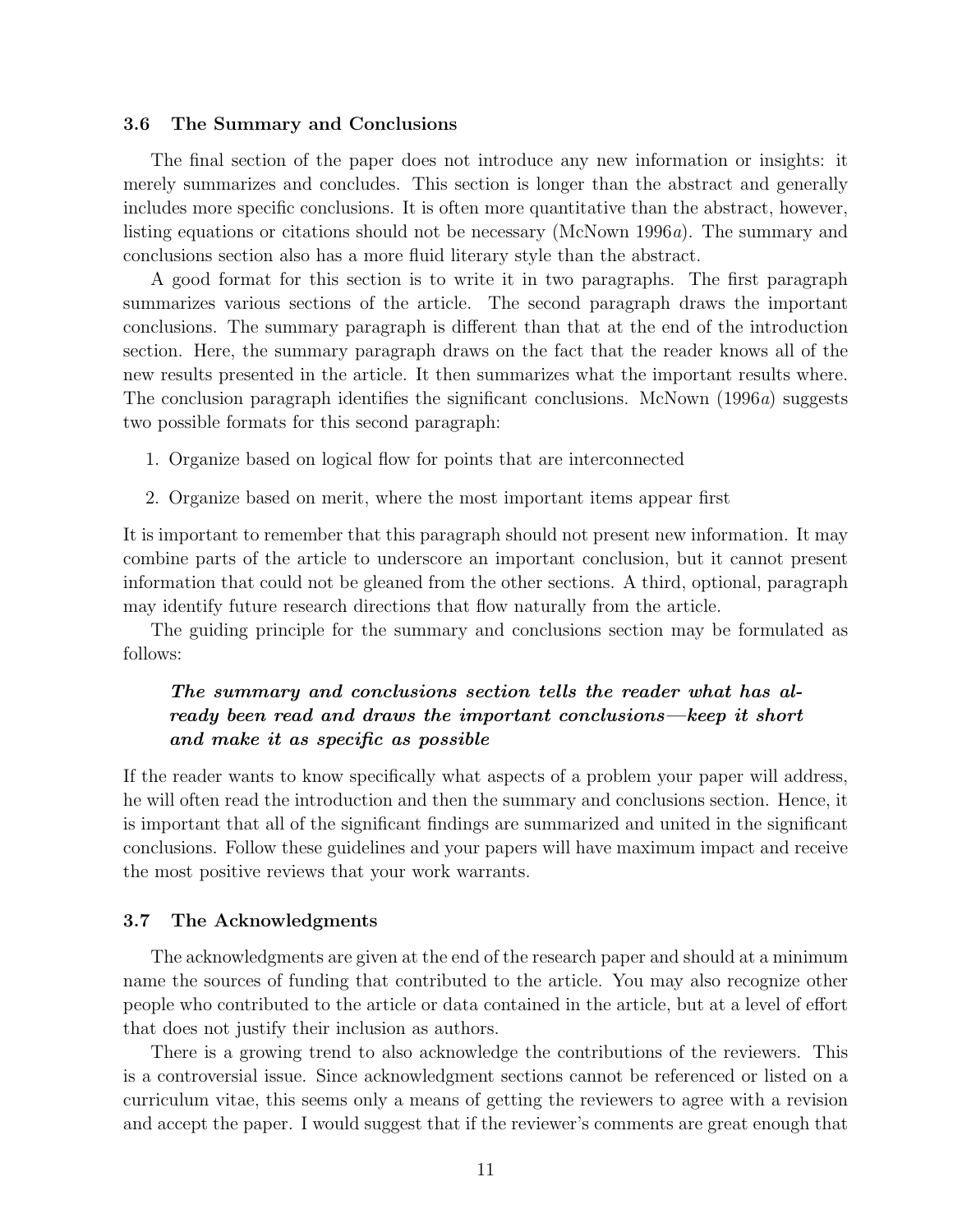they substantially changed the paper, the reviewer might be invited as an author; a flowery acknowledgment seems unjustified, given that every article is presumed to have benefited from reviewer comments.

#### 3.8 The References

All reference works cited in the paper must appear in a list of references that follow the formatting requirements of the journal in which the article is to be published. You may not include references that were not cited. Refereed journal articles, research monographs, and books are preferred over less stable or reliable sources, such as personal communications, unrefereed conference proceedings, or web-site addresses.

## 4 Literary style: How to write

Scientific writing does not leave a lot of room for creativity, but good writing style is inherently more understandable and enjoyable to read. Readers respond well when sentences have a varied length and when paragraphs have a consistent length (Gray 2003). There should be a good mix of short and long sentences. There should also be a mix of sentence structure (Gray 2003). Punctuation, the use of subordinate clauses and compound sentences, and varied tempo are examples of ways to alternate sentence length. On the other hand, readers prefer paragraphs to be of about equal length. Long paragraphs are daunting; short paragraphs make it difficult to fully develop an idea.

Each paragraph itself should also have a well-organized flow. They should have a key sentence, supporting sentences, and a concluding or summary sentence (Gray 2003). The key sentence does not have to be the first sentence in the paragraph, though often it is, but it should clearly contain the purpose for the paragraph. The supporting sentences should relate to the key idea and should develop the idea as needed. The final sentence should draw a conclusion or summarize the key concept in light of the supporting sentence. Conjunctive adverbs, such as therefore, hence, thus, consequently, and however, among others, are excellent tools to force a conclusion to develop. By following this format, your paragraphs will be clear, convincing, and easy to organize.

A good way to structure your paper is by organizing the key sentences (Gray 2003). If the logical flow from one key sentence to the next does not work, then no addition of supporting sentences will save the article. Create your outline first, then work on the key sentences for each paragraph until a convincing, clear, well-organized plan is in place. Only at that point should you start writing your full paragraphs.

When writing the article, the active voice (he said, we derive, they found) is preferred to the passive voice (was communicated by, is derived as follows, was found by). In scientific writing, the passive voice is often more convenient and sometimes is unavoidable. Wherever the active voice is used, however, the sentences appear stronger, more convincing, and more clear.

In searching for your personal style, feel free to be creative (William Strunk & White 1979). Be sure to include the elements described above, but explore different paragraph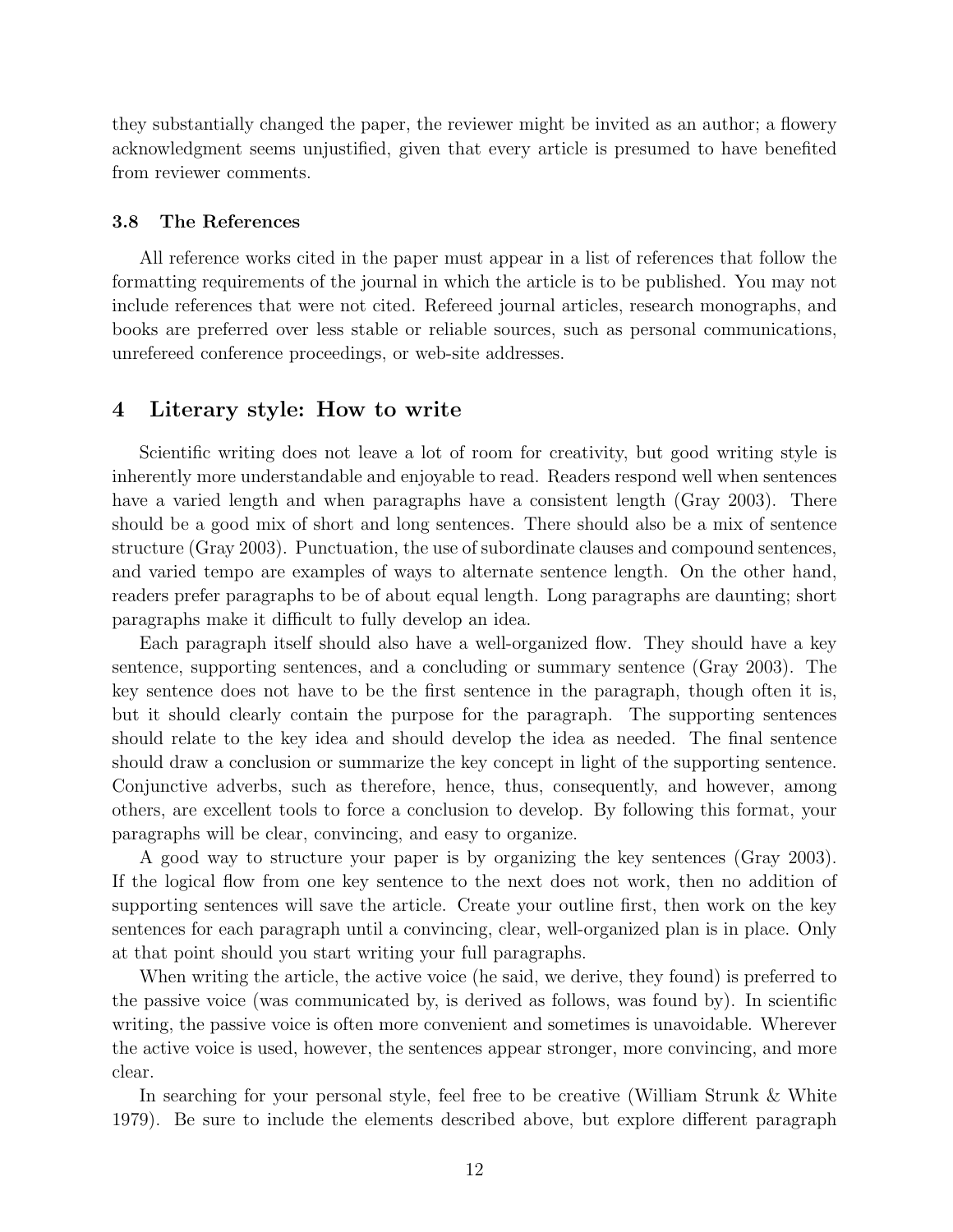styles, sentence structures, and reporting methods. In this regard, the more you read, the more prepared you will be with examples that will provide a palette from which to experiment. Reading and writing daily are necessary to be productive. And above all: write something. Even when you feel the words are terrible, put something into print. The revision process is much easier than the creation process, so just start writing. Research has shown that those writers who write 30 minutes every day are 5 to 10 times more productive than those who wait for extended periods of time in which to write (Gray 2003). Therefore, write often and write freely, and you will be a productive writer.

## 5 The review process: What to expect

After spending hours writing your journal submission, you are ready to begin the review process. This process likely contains three stages: editorial review by your advisor (or yourself if you are the only author), external review by peer reviewers, and publication, modification, or rejection. If you follow the structure outlined above, hopefully most of the review process will focus on the scientific merit of your work. However, sometimes the best science is difficult to communicate, so it is good to get as much input as possible.

#### 5.1 Editorial review

You or your co-authors should critically evaluate the article before sending it to a journal for external reviews. In this process I suggest one over-arching principle:

## Revise and edit your article as if you are not the one who has to do all the work

This is what I learned during my Ph.D. dissertation. My advisor would always suggest large changes to what I had written: complete organizational changes, additions and removal of sections, new work to be included. These always appeared daunting and overwhelming and were suggestions I never would have considered on my own. However, once the changes were complete, the article was always greatly improved, and the level of effort was invariably far less than I originally anticipated. So, read your own work and decide what changes need to be made objectively, without regard to how time consuming they may be. You can always revert back to your original version if a revision is poor or not feasible. Also, expect to revise what you write. It is not a mark of a poor writer to receive a draft back that is more red than it is black. A good writer makes use of this feedback to create a stronger article. The goal of this stage of the process should be to submit the strongest article possible, both in terms of communication quality and scientific merit.

#### 5.2 Review process

These days most articles will be reviewed by 2 to 4 external reviewers. These are experts in your field who read the article and give their opinions. They comment on scientific merit, suitability to the journal for which you are applying, and readability. They are not likely to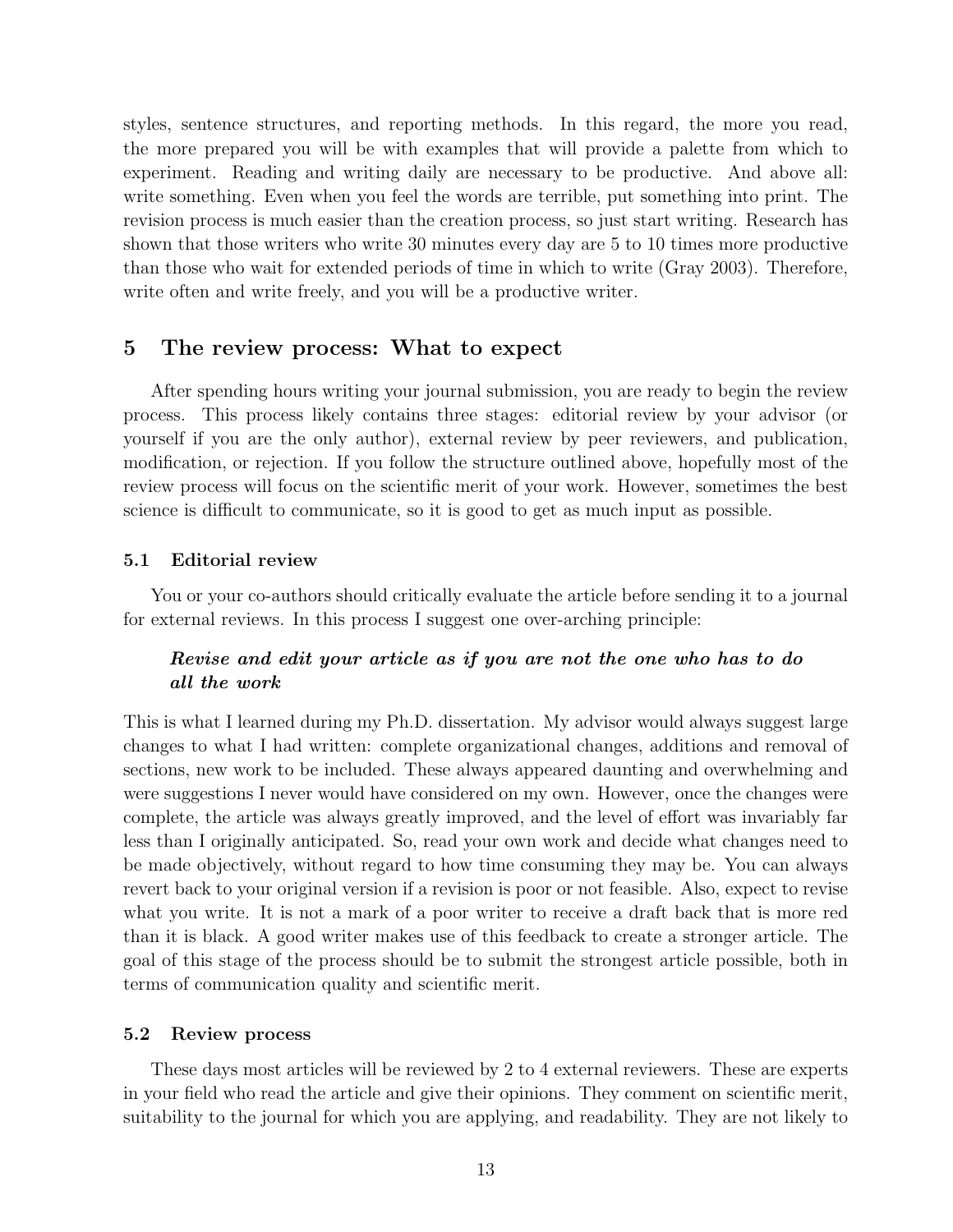correct grammar or poor organization; however, negatives in these areas will probably lead to a negative assessment of the scientific merit. By writing the best literary article you can, you maximize the chances that the reviews will be favorable. The bulk of the decision will then land where it should: on the scientific merit of your contribution. The best-written article that presents poor science is still not publishable.

The duration of the review process varies widely by journal. It is a good idea to investigate the review timeline before submitting your article.

#### 5.3 Results of the reviews

If all goes well, your paper will be accepted without changes or accepted without rereview. The later case is the most common, and basically means that you are given the opportunity to modify your article in response to the reviewer comments, but that no further review is necessary before the article is published.

If there is a preponderance of negative reviews, the result may be to re-submit subject to re-review or reject. In the earlier case, the article is still alive, through there is an uphill battle to be won; whereas, in the later case, the article has hit a dead end with that journal.

In the case of a resubmission subject to re-review, the author should prepare a detailed response to the reviewers. Reviewers do not have the time or patience to track down every recommendation they made to see how you have addressed it in your article; therefore, you should prepare a point-by-point response. For each major comment by a reviewer, you should summarize the comment in your response letter and then state how the comment has been addressed. This could be an excerpt from the paper where the comment has been incorporated, a gentle reminder as to where the comment was addressed in the original draft, or a rebuttal explaining why the comment is not addressed in the paper. When you feel that the original draft addressed the comment, you should consider whether the original draft was clear enough. If the reviewer missed it, chances are that it was not communicated as well as you thought. The better your response, the easier it will be on the reviewers and the faster you are likely to get back the second round of decisions.

### 6 Publication

Once the article is accepted and your final version is submitted, you have achieved your goal of being published. Hopefully, you have also achieved the goal of the article: to communicate the results of your research to a broad audience. The Science Citation Index keeps track of article citations and will provide you with a means to track who is citing your work.

A couple things to keep in mind once your article has been accepted are these. Once it's published, there's no changing your mind. Carefully re-review your own equations. It is not common that the reviewers will check the accuracy of every equation—only you can do that. Also, re-read your discussion and conclusions. Has your recent research changed your interpretation of the results in any significant way? Be sure the article you submit is the article you want to go into print.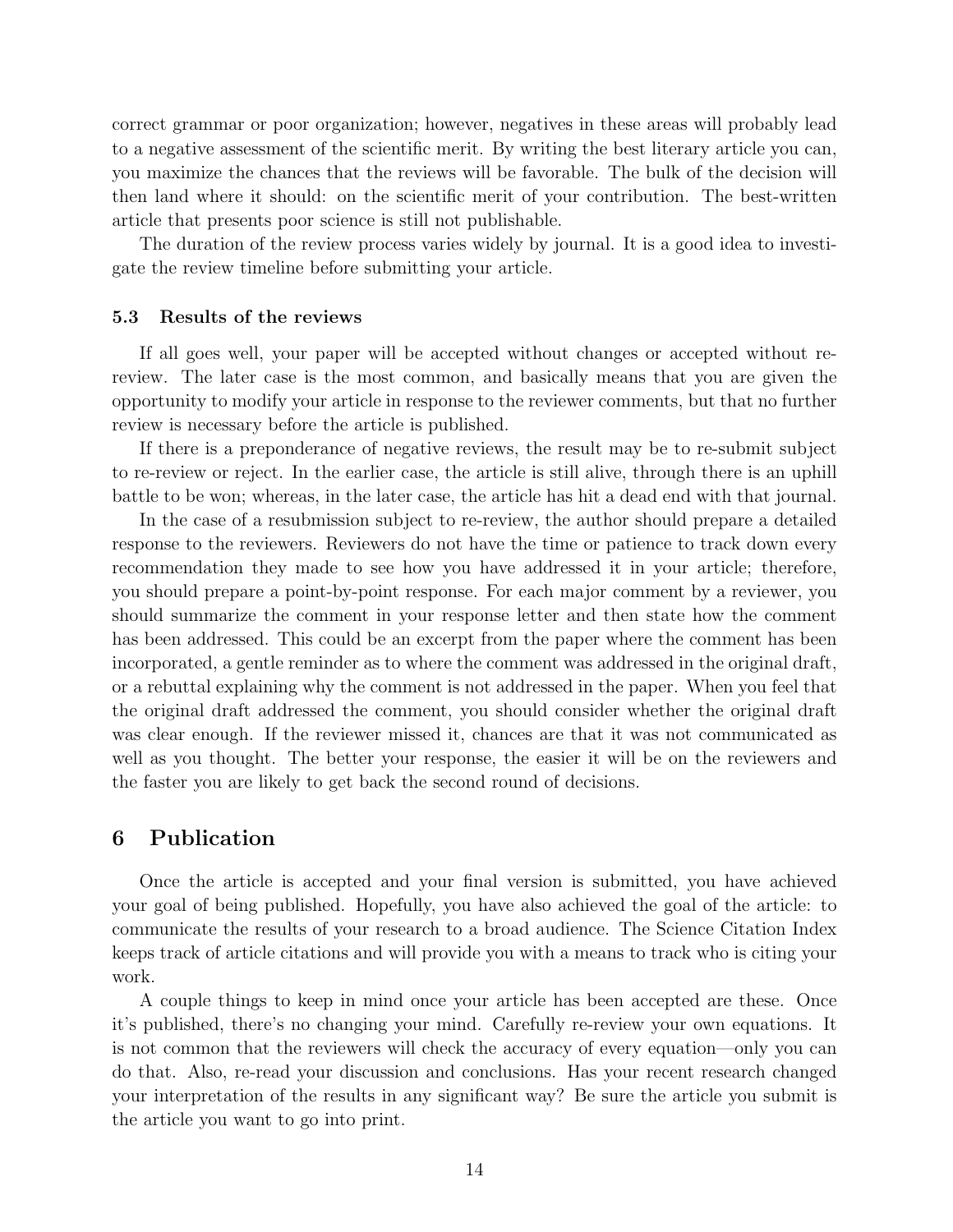In the same way that you critically evaluate your work before submission, you should also be critical of the published literature. Not every equation is right: in fact, many published equations contain typographic errors. The published model results generally correspond to the correct equations, but article text often contains errors. So, read the literature with a keen eye for errors and a critical ear so that you will be prepared to make the greatest impact with your own publications.

# 7 Summary and Conclusions

In this article I have briefly described the necessary elements of a good scientific or engineering journal publication, some of the steps along the publication process, and have provided specific guidelines for developing the journal article. Some sections, like the introduction, have very specific requirements, whereas, other sections, like the results and discussion, have a freer form. In the end, the decision to publish should lie most heavily on the scientific merit of your article, but by following these guidelines, you should maximize your opportunity for success.

The general outline of a journal article with the governing principles outlined above is presented here as follows:

- 1. Abstract
	- The abstract should inform the reader in a succinct manner as to what the article is about and what the major contributions are that are discussed
- 2. Introduction
	- (a) Introductory paragraph
		- Start with an attention-getting broad statement that establishes a general topic for the article
		- Narrow the topic in successive sentences that outline the state of the art and introduce a gap in knowledge
		- End the introduction with a general statement of the problem and optional supporting/specifying statements
	- (b) Middle paragraphs
		- The literature review identifies the seminal historical contributions, outlines the state of knowledge, and justifies the novelty of the article's contribution
	- (c) Final paragraph
		- End the introduction by outlining for the reader the specific contribution of the article and tell the reader the overall organization of the paper
- 3. Methods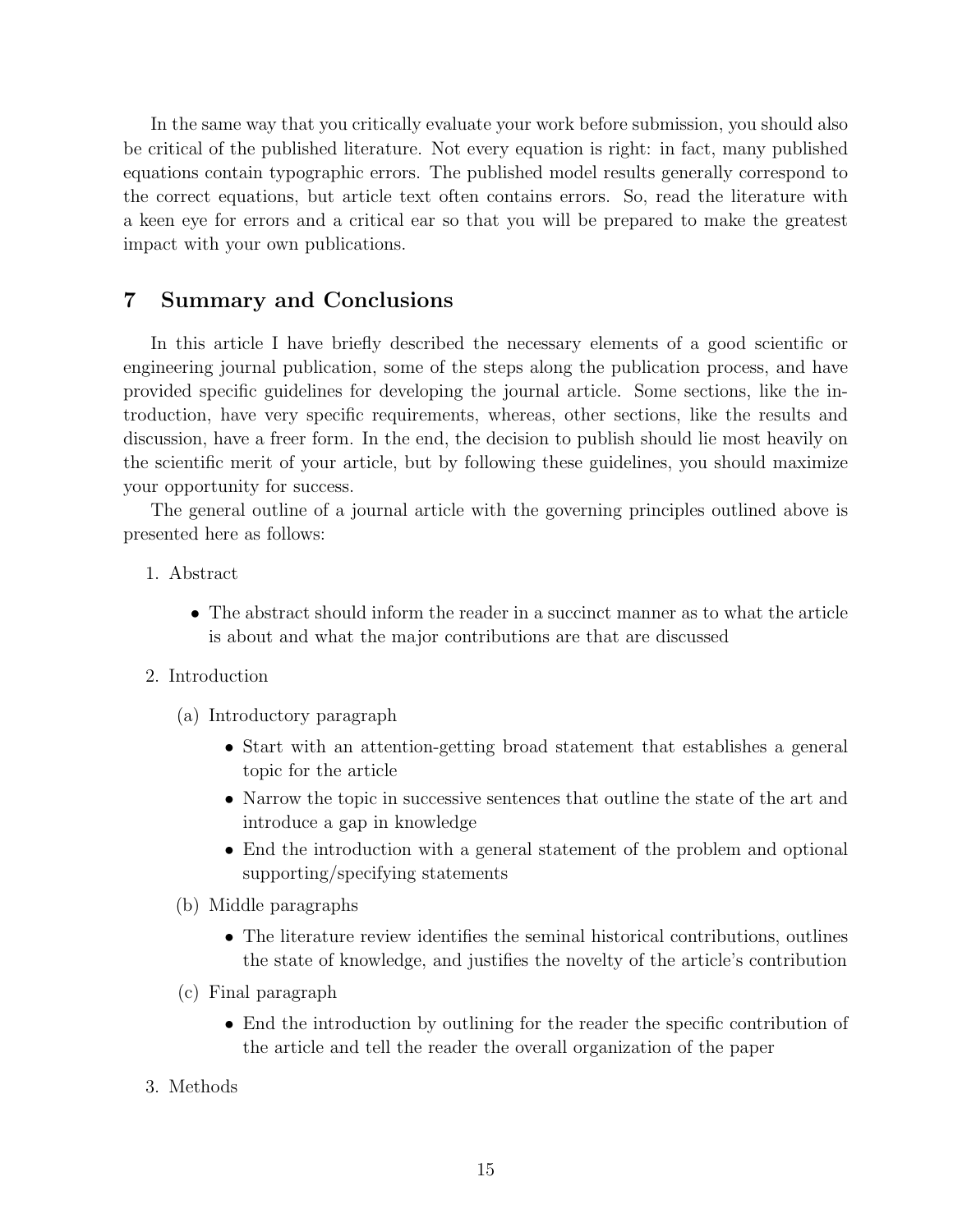- Describe all of the techniques used to obtain the results in a separate, objective Methods section
- 4. Results
	- Results should be clear, convincing, and general and should be free from interpretations or opinions
- 5. Discussion
	- Discussion sections interpret the results to reach the main conclusions of the article
- 6. Summary and Conclusions
	- The summary and conclusions section tells the reader what he already read and draws the important conclusions—keep it short and make it as specific as possible
- 7. Acknowledgments
- 8. References
- 9. Appendices

And throughout the writing process, keep in mind the best principle for an effective revision:

## Revise and edit your article as if you are not the one who has to do all the work

Also remember that each journal has its own personality and may have some specific requirements in addition to these or that supersede these. It is always a good idea to read the information for authors before submitting your article. Best of luck and happy writing.

# Acknowledgments

The guidlines presented here have been developed by reading many articles and books about writing, but have mostly been formed through interactions with my coauthors. In particular, I'd like to thank E. Eric Adams, Gerhard H. Jirka, and Dara Entekahbi for their guidance as I've learned the journal writing process. I'd also like to thank colleagues who provided comments specifically on this draft. They are: .

# REFERENCES

- Gray, T. (2003), Publish and Flourish: Write well and revise rapildly, Workshops by Gray— She's anything but gray, New Mexico State University.
- Hanazaki, H. & Hunt, J. C. R. (2004), 'Structure of unsteady stably stratified turbulence with mean shear', J. Fluid Mech.  $507$ , 1–42.